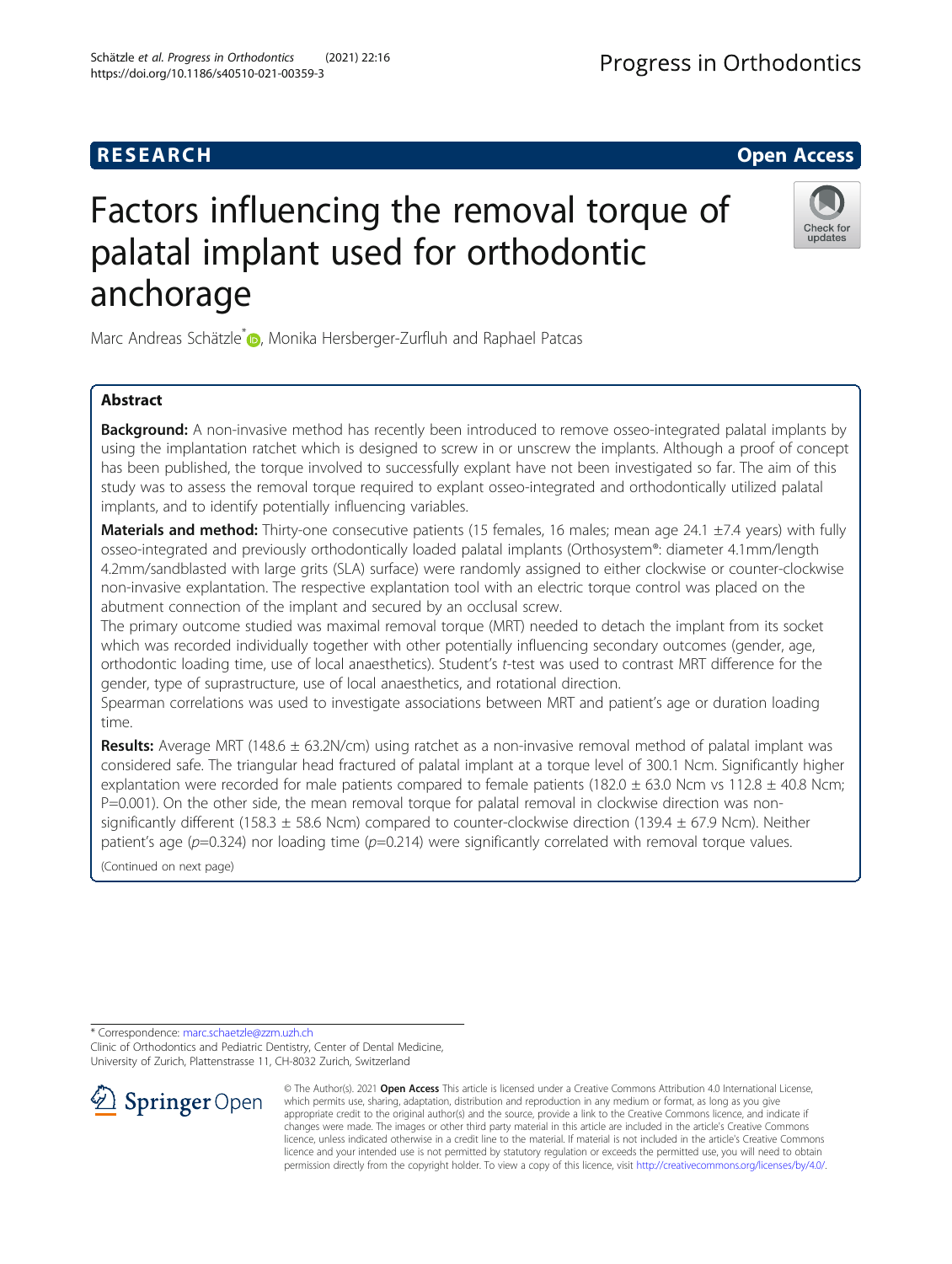#### (Continued from previous page)

**Conclusions:** Pertinent literature on this subject is practically non-existent, as orthodontics is presumably the only discipline where implant removal represents a treatment success. Mean MRT for successful palatal implant removal was 148.6±63.2Ncm, but a large spectrum was observed (minimum 31.5Ncm, maximum 272.8Ncm). This obvious heterogeneity underlines the importance to investigate possible influencing factors. The safe and simple noninvasive method for palatal implant removal necessitates moderate, but not high torque MRTs, independently of the torque direction. The necessary MRT seems clearly influenced by gender, but less so by patient's age or loading time.

Keywords: Skeletal anchorage, Removal, Complications, Surgical, Palatal implants, Human, Torque

#### Introduction

Reliable anchorage is required in various orthodontic treatment approaches to achieve satisfactory result. The most common appliance to achieve anchorage reinforcement is a headgear, depending on a high degree on patient's cooperation [[9,](#page-7-0) [15\]](#page-7-0). Temporary anchorage devices (TAD) were introduced [\[4](#page-7-0), [10,](#page-7-0) [21,](#page-7-0) [22](#page-7-0)] and offer reliable and predictable skeletal anchorage for orthodontic treatment. Comparing different TADs, it has been shown that rough surfaced palatal implants and miniplates have a statistically significant higher survival rate than miniscrews [[17](#page-7-0)].

Short, rough-surfaced palatal implants are an established and reliable approach to reinforce orthodontic anchorage [\[13](#page-7-0), [17](#page-7-0), [25\]](#page-7-0). They are clinically satisfactory when their entry point into the cortical bone is at between the anterior-posterior level of the maxillary first and second premolars—perpendicular to the palatal surface [[13](#page-7-0)]. Until recently, its removal was only possible surgically using a hollow cylinder trephine. This standard method removes the implant together with a larger bone volume and is therefore considered invasive and is not free of complications [[5](#page-7-0)]. Lately, an explantation tool has been developed which allows a sufficient torque application to break the bone-implant-interface, thereby enabling to simply unscrew the palatal implant [[8\]](#page-7-0).

Due to its minimal invasiveness, use of this new custom explantation tool seems to be associated with significantly less adverse patient reaction and medical complications than the surgical removal by the respective trephine. Furthermore, this new explantation method is technically easier and better tolerated by patients [\[5](#page-7-0)].

One of the reported complications with the new removal method was fracture of the top triangular implant part (1mm), leaving the rest of the implant still in place [[12\]](#page-7-0). The reasons for this breakage could be either an improper placement of the removal tool, an insufficient initial loosening, thereby concentrating all the torque on the abutment connection, a denser bone requiring a higher removal torque value, or a material weakness of the implant. It should be noted that in the respective failure case subsequent removal with the traditional method by trephine was still possible without any occurring problems. The novel non-invasive method presents obvious benefits, including a less technique-sensitive implant removal, but introduces new questions that must be addressed. Choosing to remove an osseo-integrated implant by unscrewing rather than trepan drilling requires to establish the torque needed and calls for a careful analysis of variables that might potentially influence a successful outcome.

The purpose of the present study was therefore to assess the maximal removal torque recorded at removal by for unscrewing successfully osseo-intergrated and orthodontically loaded palatal implants by contrasting gender, type of suprastructure, use of local anaesthetics, and rotational direction. The second objective was to investigate the possible influence of correlation of maximal removal torque (MRT) with age and duration of loading.

#### Material and methods

Thirty-four consecutive patients with successfully osseointegrated orthodontic palatal implant (16 females, 18 males) were recruited for the prospective study from a private practice (MS, Lucerne,  $N = 27$ ) and from the Clinic of Orthodontics and Pediatric Dentistry, Centre of Dental Medicine, University of Zurich, Zurich, Switzerland (N=7). All patients had previously received a second-generation Orthosystem® palatal implant for anchorage reinforcement during orthodontic treatment.

The palatal implants were made of pure titanium with a diameter of 4.1mm, an endosteal part with SLA (sandblasted with large grits of 0.25–0.5 mm and acid etched with HCl/H2SO4) surface of 4.2-mm length, a smooth neck of 1.8-mm height, and an almost triangular-shaped abutment connection of 1-mm height (Orthosystem®, Institute Straumann AG, Basel, Switzerland).

Subjective experience reported by earlier patients indicated that the explantation might be possible without local anaesthesia as patients feel only momentary pressure during the initial loosening  $[12]$  $[12]$ . It was therefore left to the patient's discretion whether the explantation was performed under local anaesthesia or not (apart for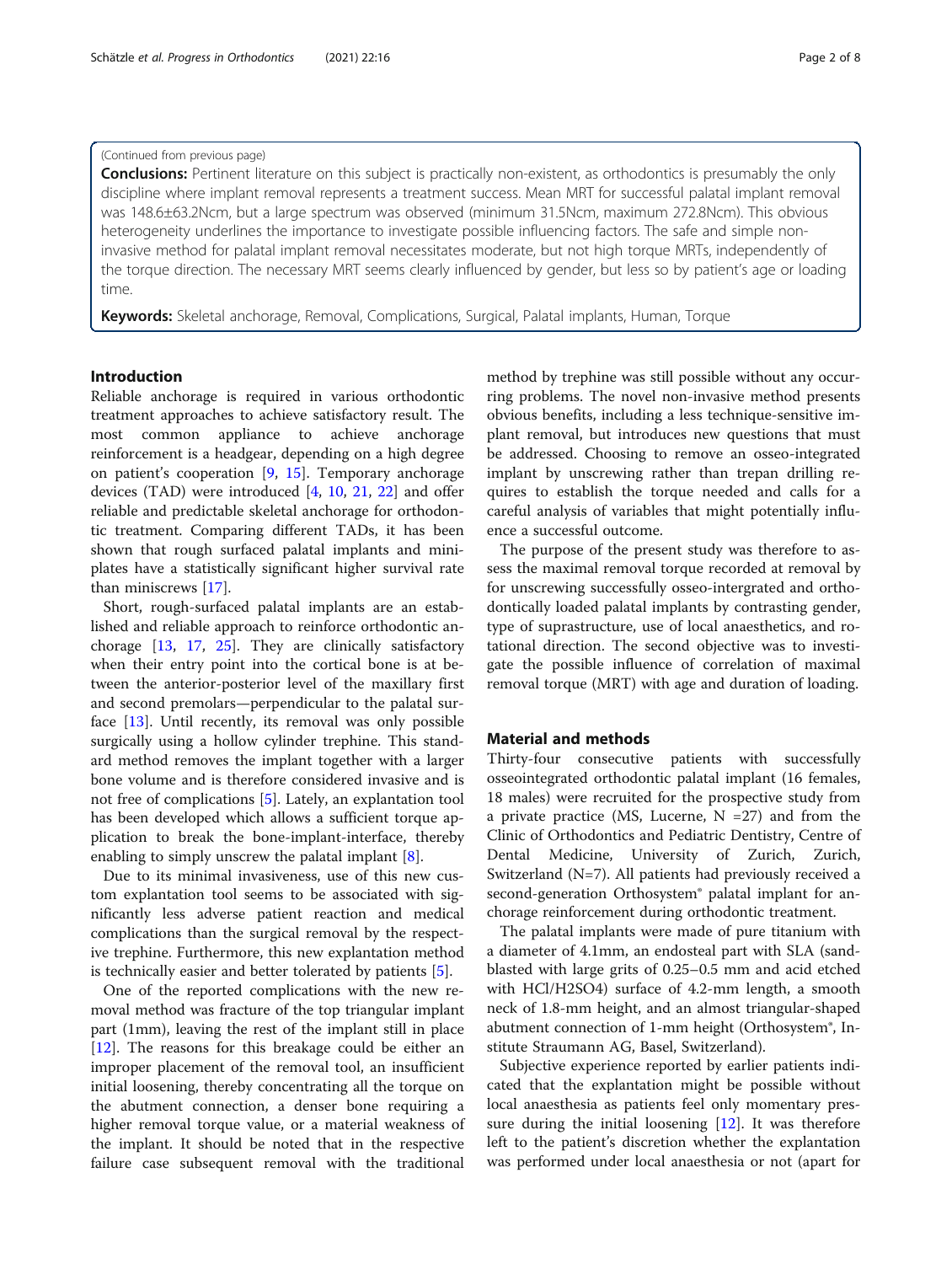implants that were covered by gingiva, were local anaesthesia was non-negotiable).

Prior to the start of the study, all enrolled patients were randomly assigned to either clockwise or counterclockwise non-invasive explantation. Explantation was performed by means of the ratchet usually dedicated for implant insertion. For the purpose of this study, a calibrated electric torque control was integrated in the ratchet (Fig. 1). The explantation tool [\[8](#page-7-0)] was placed on the 1-mm high triangular abutment connection of the implant and secured by an occlusal screw made of hardened steel, similar to the fixation of a normal prosthodontic implant abutment. Only after a tight and gapless fit has been ensured, the ratchet with an electric torque control was fixed on the respective explantation tool, ensuring that the ratchet was not tilted in any direction at all.

The maximal removal torque (MRT) needed to detach the implant from its bony socket was recorded individually, together with unscrewing direction and all other potentially influencing variables (gender, age, type of suprastructure[active; passive] and duration of orthodontic load).

Ethical guidelines [\[23](#page-7-0)] and State and Federal Law (Human Research Act SR 810.30) were strictly followed, and a waiver was obtained by the local governmental ethics committee prior to the study (BASEC Nr. Req-. 2018-00561). Written informed consent, according to the directives stipulated by the governmental ethics committee, was obtained from each patient, before the start of the study.

Of the 34 consecutive patients with successfully osseointegrated palatal implants assigned for implant removal, three were excluded from statistical analysis for various reasons: implant was not orthodontically loaded  $(n=1)$ , measurement error  $(n=1)$ , and patient at high risk  $(n=1)$ .

Statistical analysis was performed with SPSS (Version 25, IBM Corp., Armonk, NY, USA). After checking for normal distribution with the Kolmogorov-Smirnov test, descriptive statistics were calculated including means and



standard deviations (SD). Differences between the groups were investigated with Student's t-tests, and wherever applicable a Spearman-Rho test or a Pearson correlation test were conducted to identify possible associations between torque and age or loading time, respectively. Significance was set at two-tailed alpha  $\leq 0.05$ .

#### Results

The description of the participants and the assessed factors are presented in Table 1. The average time of orthodontic loading was  $3.4 \pm 0.9$  years. A total of 17 (54.8%) palatal implants had been used for active tooth movement, whereas 14 (45.2%) for passive reinforcement of anchorage segments. Overall, 22 (71%) non-invasive explantations were performed without any anaesthesia.

Implant removal with the new non-invasive method was completely successful in all but one (96.8 %) patient with a recorded MRT value for successful explanation of 148.6 Ncm (SD=63.2. Ncm) (Table 1). In one case, there was a fracture at the abutment connection (1 mm) of the palatal implant, leaving the remaining part of the implant still in situ. Since the implant body was unharmed, subsequent removal with the traditional method by trephine was still possible without difficulties. The triangular head fractured at a torque level of 300.1 Ncm.

Normal distribution was ascertained for the variables torque (Kolmogorov-Smirnov  $P=0.20$ ) and duration of loading (Kolmogorov-Smirnov  $P=0.21$ ), but not for patient's age (Kolmogorov-Smirnov  $P=0.001$ ). The statistical analysis indicated that significantly higher MRT needed to

| Table 1 Subject characteristics |  |
|---------------------------------|--|
|---------------------------------|--|

|                                       | N            | Years         | $\%$ |
|---------------------------------------|--------------|---------------|------|
| Participants                          | 31           |               |      |
| Sex                                   |              |               |      |
| Female                                | 15           |               | 48   |
| Male                                  | 16           |               | 52   |
| Age at explantation                   |              | $23.2 + 6.5$  |      |
| <b>Palatal implant specifications</b> |              |               |      |
| Type of suprastructure                |              |               |      |
| Passive                               | 14           |               | 45   |
| Distalizer                            | 8            |               | 26   |
| Mesializer                            | $\mathsf{Q}$ |               | 29   |
| Duration of loading                   |              | $3.4 \pm 0.9$ |      |
| Use of local anaesthetics             |              |               |      |
| Yes                                   | 9            |               | 29   |
| No                                    | 22           |               | 71   |
| Rotational direction                  |              |               |      |
| Clockwise                             | 15           |               | 48   |
| Anti-Clockwise                        | 16           |               | 52   |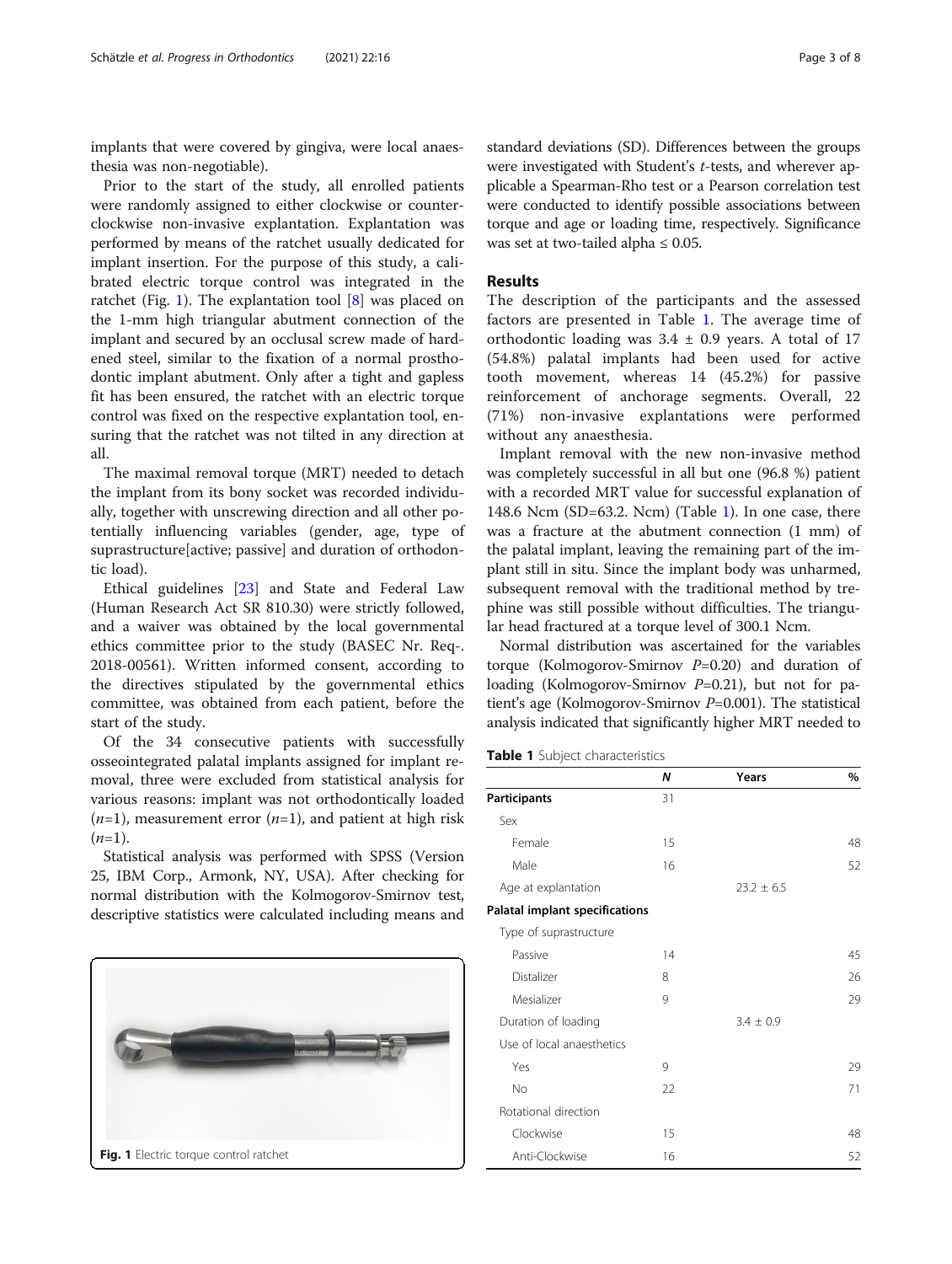be applied in male patients (182.0±63.0 Ncm) compared to female patients (112.8±40.8Ncm) to overcome the bone-implant interface  $(P=0.001)$ . The modus of suprastructure loading did not seem to be significantly associated with measured MRT ( $p=0.19$ ), but implants that were previously actively loaded tended to require higher removal torque (162±16.1 Ncm) compared to passively loaded ones  $(140.0 \pm 15.3 \text{ Ncm})$  (Fig. [2a](#page-4-0)–d, Table [2](#page-5-0)). The mean applied MRT for clockwise explantation was only slightly (13%) higher than the anti-clockwise, unwinding explantation direction, which was not significantly different. Correlation coefficients and p-values for possible associations between the variables, based on Pearson's r tests for the variables "Explantation torque" and "Duration of Loading", and Spearman-Rho tests for the variable "Age", are depicted in Table [3.](#page-5-0)

Recorded MRT values according to patient age are given in a scatter plot including a fitted linear trend order to disclose a possible relationship between MRTe and patient's age; a scatter-diagram was plotted, including a linear regression line and its 95% confidence interval (Fig. [3](#page-6-0)). Age did not follow normal distribution (Kolmogorov-Smirnov test  $p < 0.001$ ). Spearman-Rho test revealed no significant correlation between the MRT needed for explantation and age ( $p = 0.324$ ). Similarly, the Scatter-diagram plotting recorded MRT on loading duration is given in Fig. [4.](#page-6-0) Here, a trend towards smaller required torque values in patients with longer loading duration could be observed, which again was not statistically significant (Pearson test  $p=0.214$ ).

### **Discussion**

Since the introduction of bone-borne temporary anchorage devices (TADs), orthodontists are no longer solely dependent on non-predictable mechanics that necessitate the patient's often insufficient cooperation [[15\]](#page-7-0). Of all introduced TADs, orthodontic palatal implants like the Orthosystem® (Institut Straumann AG; Basel, Switzerland) are more capable of providing reliable absolute orthodontic anchorage owing to their osseointegration/low failure rate and are therefore considered to be superior to other orthodontic tooth-borne anchorage devices [[17\]](#page-7-0). Yet a major downside of palatal implants was that their removal was only possible surgically using a hollow cylinder trephine. This standard method removes the implant together with a larger bone volume and is therefore considered invasive and is not free of known complications [[5\]](#page-7-0). More recently, an explantation tool has been developed which allows a sufficient torque application to break the bone-implant-interface, thereby enabling to simply unscrew the palatal implant [[8\]](#page-7-0).

This paradigm shift in removal of osseointegrated palatal implants (i.e. unscrewing rather than trepanning) necessitates to establish an evidence base concerning the required unscrewing torque. The pertinent literature on this subject is practically non-existent, as orthodontics is presumably the only discipline where intact implant removal is seen as a treatment success. Few investigations exist for prosthodontic implant removal [[1,](#page-7-0) [6](#page-7-0), [16,](#page-7-0) [19](#page-7-0)] or miniscrew removal (e.g. [[2,](#page-7-0) [3](#page-7-0), [11,](#page-7-0) [18](#page-7-0), [20\]](#page-7-0)). All these scarce studies remain of little value for comparison, because their differences to the present investigation are too important to be ignored: different loading (prosthodontic vs. orthodontic), region of insertion, TAD dimensions in length, width and overall design, and surface characteristics differ significantly one from each other and disqualify any direct comparison.

However, Favero et al. [\[6](#page-7-0)] explanted 8 small screw titanium implants (Exacta MS series conical profile, with a diameter of 3.3 mm and a length of 7.0 mm) used as indirect orthodontic anchorage inserted in the palate. A large discrepancy between the torque values obtained in vitro (which are similar to ours) and in-vivo was reported. The small numbers and this uncertainty warrant caution for any attempt to generalize their observation. Our study's strength is not only the larger sample size which makes generalizing more acceptable, but also its novel insights gained by discriminating and analysing statistically co-variates, such as type of suprastructure, duration of loading, use of anaesthesia, age and sex. Lastly, in contrast to the present findings, Favero and colleagues reported breakage of the implant at a significantly lower torque level of ca. 210Ncm.

A study analysing the MRT of sandblasted sandblasted, large-grit, and acid-etched surface-treated miniimplant (C-implant, CImplant Co, Seoul, South Korea) [[11\]](#page-7-0) (1.8 mm in diameter and 8.5 mm in length) showed, however, no fracture or distortion during removal, and the mean MRT was 16.4 Ncm (range, 3.94–35.41 N per centimeter).

Implant removal with the new non-invasive method was completely successful in all but one (96.8 %) patient. Since in this single case the triangular head fractured at a very high-MRT level of 300.1 Ncm, the use of a torque control gauge might be advantageous to avoid implant head fracture. The mean MRT of successful palatal implant removal was 148.6±63.2Ncm, but it must be stressed that a large spectrum was observed (minimum 31.5Ncm, maximum 272.8Ncm). This obvious heterogeneity underlines the importance to investigate possible influencing factors.

To the best of our knowledge, only one prospective study on prosthetic implant removal has been published. Explanation reasons were periimplantitis, fracture, or malpositioning [\[1](#page-7-0)]. Explantation was performed by application of counter-clockwise torque using a dedicated extraction kit (BTI Biotechnology Institute, Vitoria, Spain) to break the implant–bone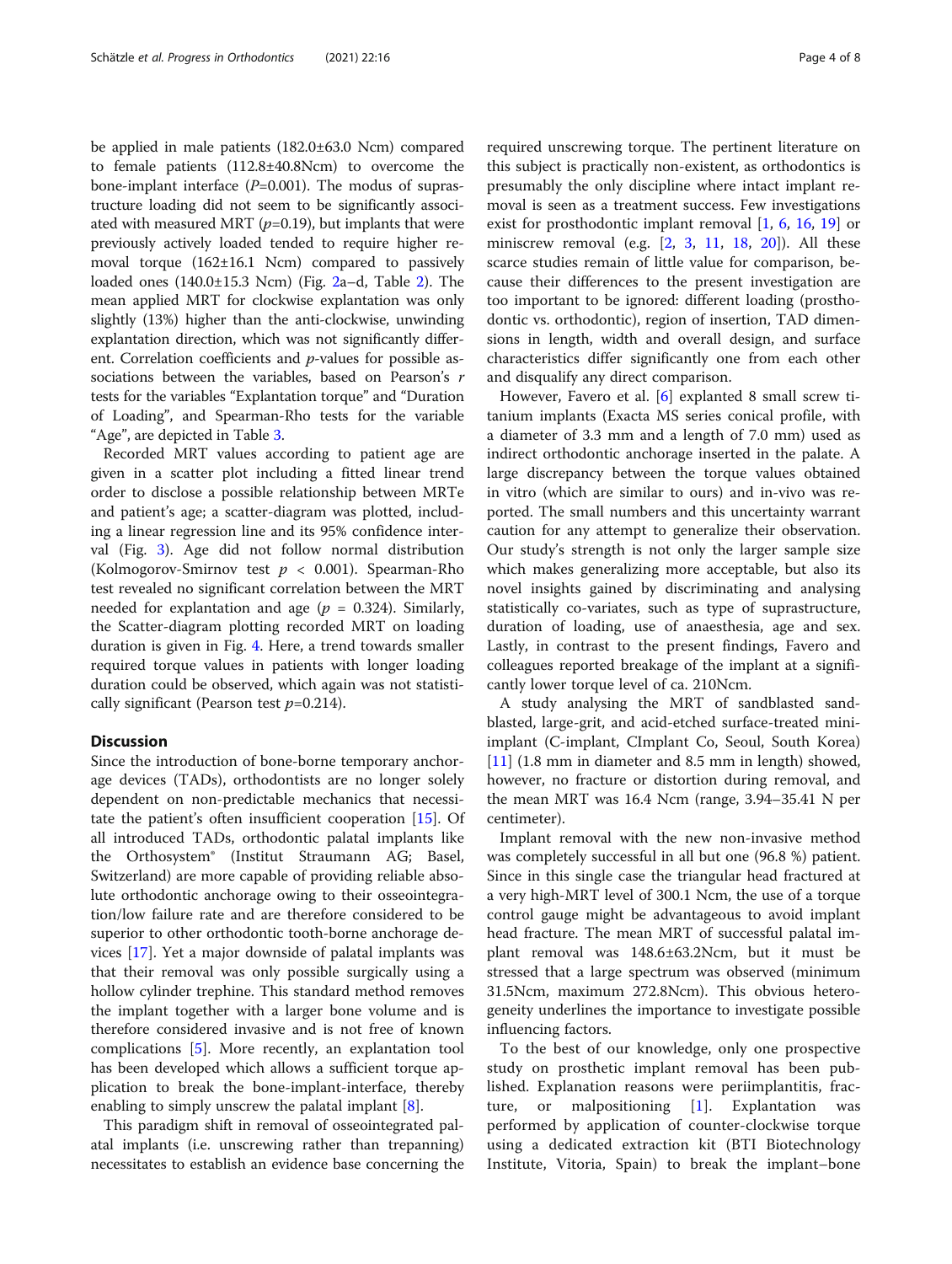<span id="page-4-0"></span>Schätzle et al. Progress in Orthodontics (2021) 22:16 Page 5 of 8

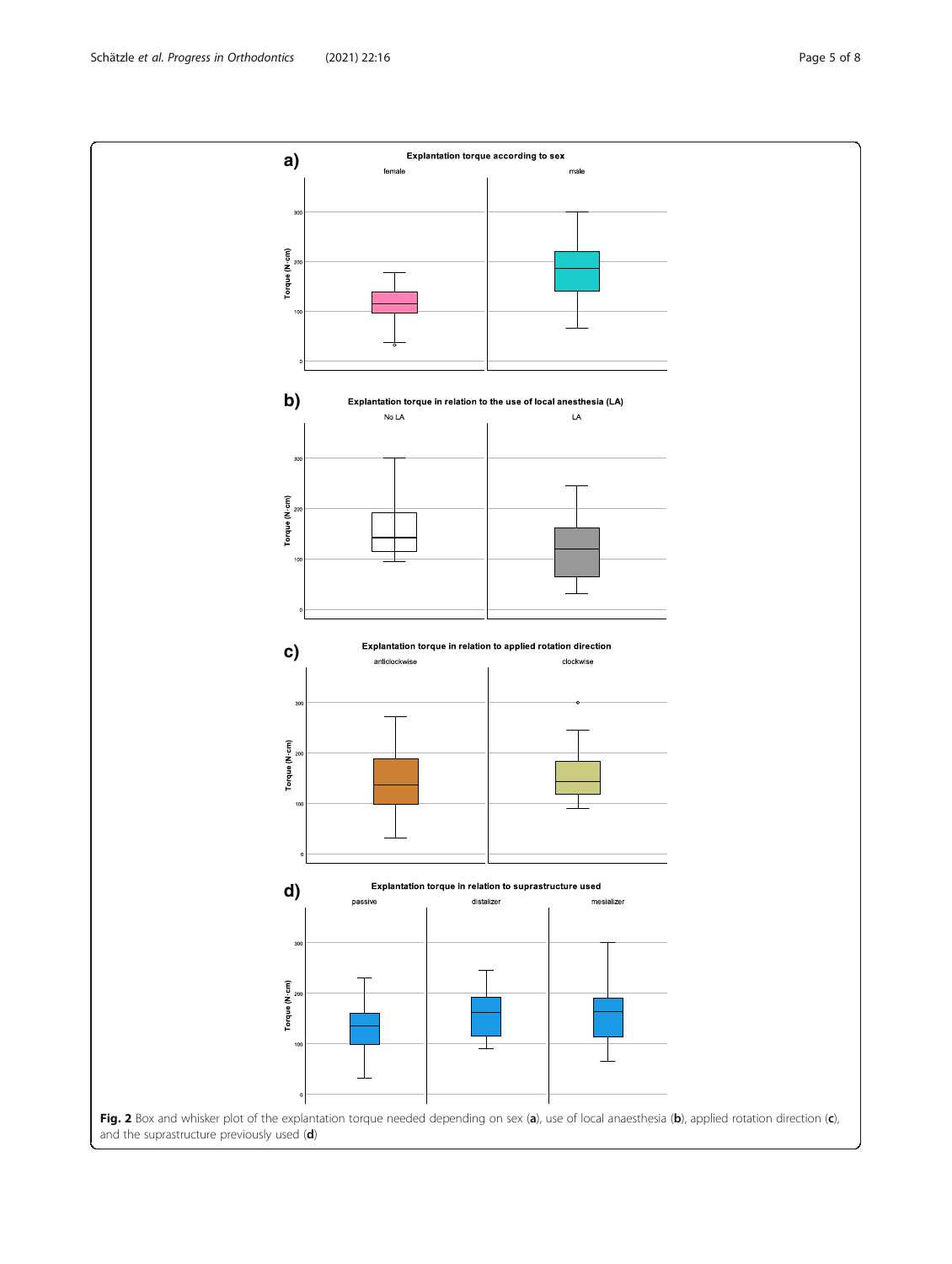|  |  |  |  |  | <b>Table 2</b> T-test results for comparison of the various palatal implant variables |  |
|--|--|--|--|--|---------------------------------------------------------------------------------------|--|
|--|--|--|--|--|---------------------------------------------------------------------------------------|--|

<span id="page-5-0"></span>

| Table 2 T-test results for comparison of the various palatal implant variables | n  | Mean torque (Ncm $\pm$ SD) | p value  |
|--------------------------------------------------------------------------------|----|----------------------------|----------|
| <b>Mean MRT</b>                                                                | 31 | $148.6 \pm 63.2$           |          |
| Sex                                                                            |    |                            |          |
| Female                                                                         | 15 | $112.8 \pm 40.8$           | $0.001*$ |
| Male                                                                           | 16 | $182.0 \pm 63.0$           |          |
| Type of suprastructure                                                         |    |                            |          |
| Passive                                                                        | 14 | $140.0 \pm 15.3$           | 0.19     |
| Active (mesializer or distalizer)                                              | 17 | $162.2 \pm 16.1$           |          |
| Use of local anaesthetics                                                      |    |                            |          |
| Yes                                                                            | 9  | $121.1 \pm 72.9$           | 0.18     |
| No                                                                             | 22 | $160.0 \pm 56.8$           |          |
| Rotational direction n                                                         |    |                            |          |
| Clockwise                                                                      | 15 | $158.3 \pm 58.6$           | 0.41     |
| Anti-clockwise                                                                 | 16 | $139.4 \pm 67.9$           |          |

union. Only in cases where the torque wrench opened (the maximum of wrench torque was set at 200 Ncm), the extraction assembly was removed and specialized trephine burs were employed to cut into the first 3 to 4 mm of implant-bone contact. The mean removal torque for explantations of implants without using the trephine method was  $146 \pm 5$  Ncm. Well aware of the due caution that must be exercised when comparing this study to our results, it is nevertheless of interest to note that the mean unscrewing MRT were very similar. Anitua and colleagues failed to present data on the dimensions of the explanted implants (length, diameter), gender, or loading time, all this further restricts the validity of the comparison. Probably of modest scientific value is the report of three implants removed in a human volunteer by reverse torque to failure at torque levels between 45 and 58 Ncm [[19](#page-7-0)], which is in the lower range of the present data.

Our results clearly demonstrate that unscrewing MRT were significantly higher in male (182.0±63.0 Ncm) than in female patients (112.8±40.8Ncm). It is

probably not erroneous to assume that this disparity is associated to the gender variation known in palatal bone thickness and density [[24](#page-7-0)].

Perhaps somewhat surprisingly, the type of suprastructure loading (active mesializer or distalizer versus passive loading) did not have any significant effect on the measured MRT. Yet a certain trend in the data can be discerned: Implants actively loaded tended to necessitate higher MRT. It is fair to assume that the underlying reason might be associated to a higher degree of osseointegration which might have evolved during active loading. This observed tendency seems to be in accordance with previous investigations indicating that bone tissue turnover as well as the density of the alveolar bone is higher adjacent to loaded implants compared to unloaded implants [\[14](#page-7-0)] and might thus confirm the hypothesis posted by Frost which stipulates that mechanical agents adopt an important role in bone metabolism [\[7](#page-7-0)]. The importance of bone metabolism is probably mirrored in the scatterplot visualizing the explantation torque in relation to age. Although no correlation between MRT and age could be disclosed, a certain trend was evident.

|  |  |  |  | <b>Table 3</b> Table of correlation |  |
|--|--|--|--|-------------------------------------|--|
|--|--|--|--|-------------------------------------|--|

|                         |                | MRT (N cm) | Duration of<br>loading (d) | Age (y) | Use of local<br>anaesthesia | Type of<br>suprastructure | <b>Rotational</b><br>direction |
|-------------------------|----------------|------------|----------------------------|---------|-----------------------------|---------------------------|--------------------------------|
| MRT(N cm)               | Corr. Coeffic. |            | $-0.230$                   | 0.183   | $-0.283$                    | 0.232                     | 0.152                          |
|                         | Significance   |            | 0.214                      | 0.324   | 0.124                       | 0.209                     | 0.414                          |
| Duration of loading (d) | Corr. Coeffic. | $-0.230$   |                            | $-0.71$ | 0.087                       | $-0.259$                  | $-0.130$                       |
|                         | Significance   | 0.214      |                            | 0.704   | 0.641                       | 0.159                     | 0.484                          |
| Age (y)                 | Corr. Coeffic. | 0.183      | $-0.71$                    |         | $-0.207$                    | $-0.038$                  | $-0.123$                       |
|                         | Significance   | 0.324      | 0.704                      |         | 0.265                       | 0.840                     | 0.511                          |

Explore 0.344 0.344<br>Correlation coefficients and p-values for possible associations between the variables, based on Pearson's r tests for the variables "Explantation torque" and "Duration of Loading", and Spearman-Rho tests for the variable "Age"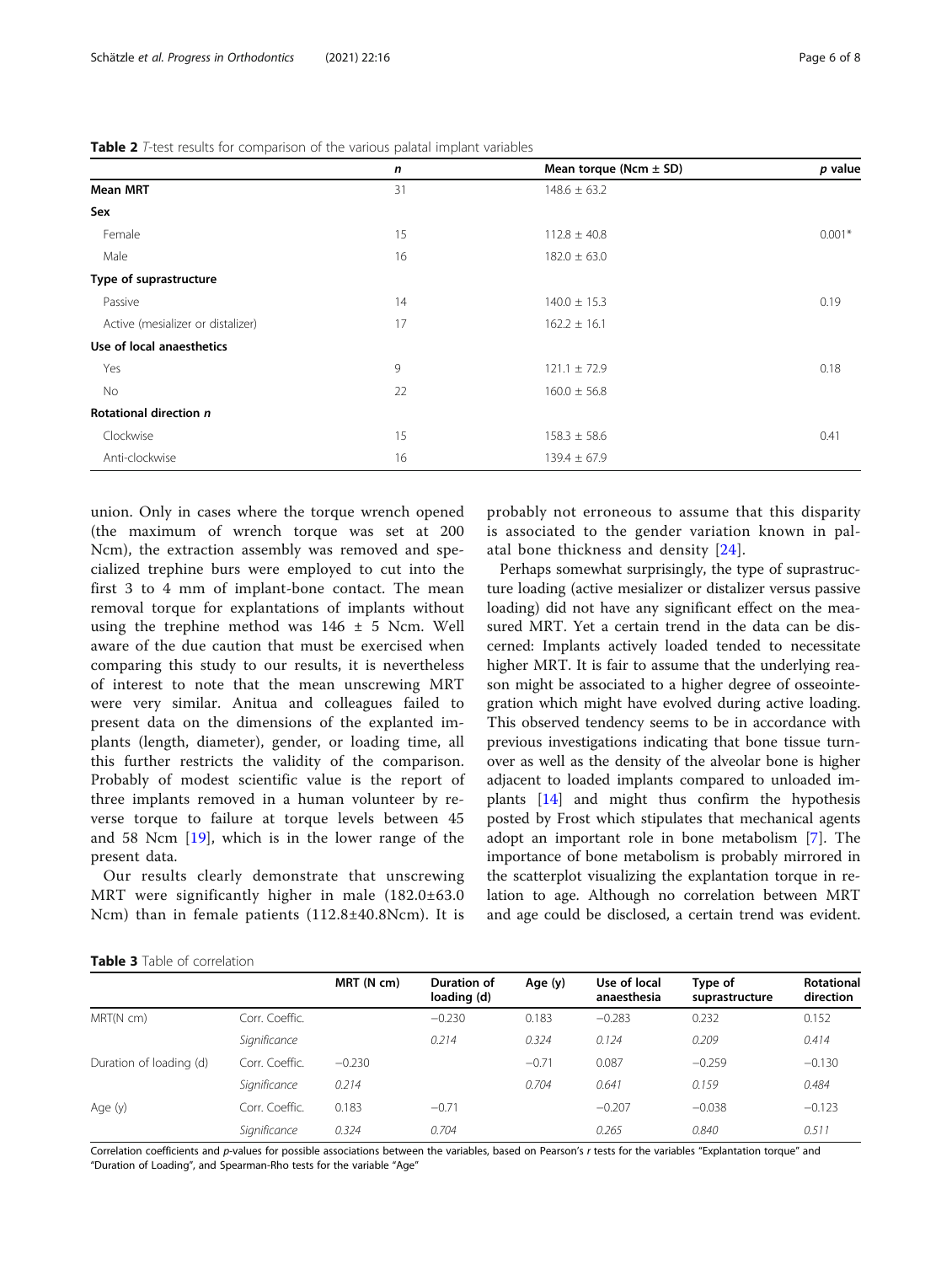<span id="page-6-0"></span>

Here too, an association between bone density (i.e. greater brittleness with age) and higher unscrewing torque might be speculated. Of no discernible impact on explantation torque were the use of local anaesthetics and the removal direction (clockwise versus anticlockwise). The latter demands interpretation. Assuming successful osseointegration, unscrewing the implant causes a breakage, either at the implant-bone interface or fully within the adjacent bone. Histological investigation on the exact anatomical region of breakage would

certainly help to understand why rotational direction does seemingly not affect the required MRT.

## **Conclusions**

- The application of shear stress at the implant-bone contact was effective to permit atraumatic palatal implant explanation.
- It necessitates moderate, but not high MRT, independently of the torque direction. The necessary